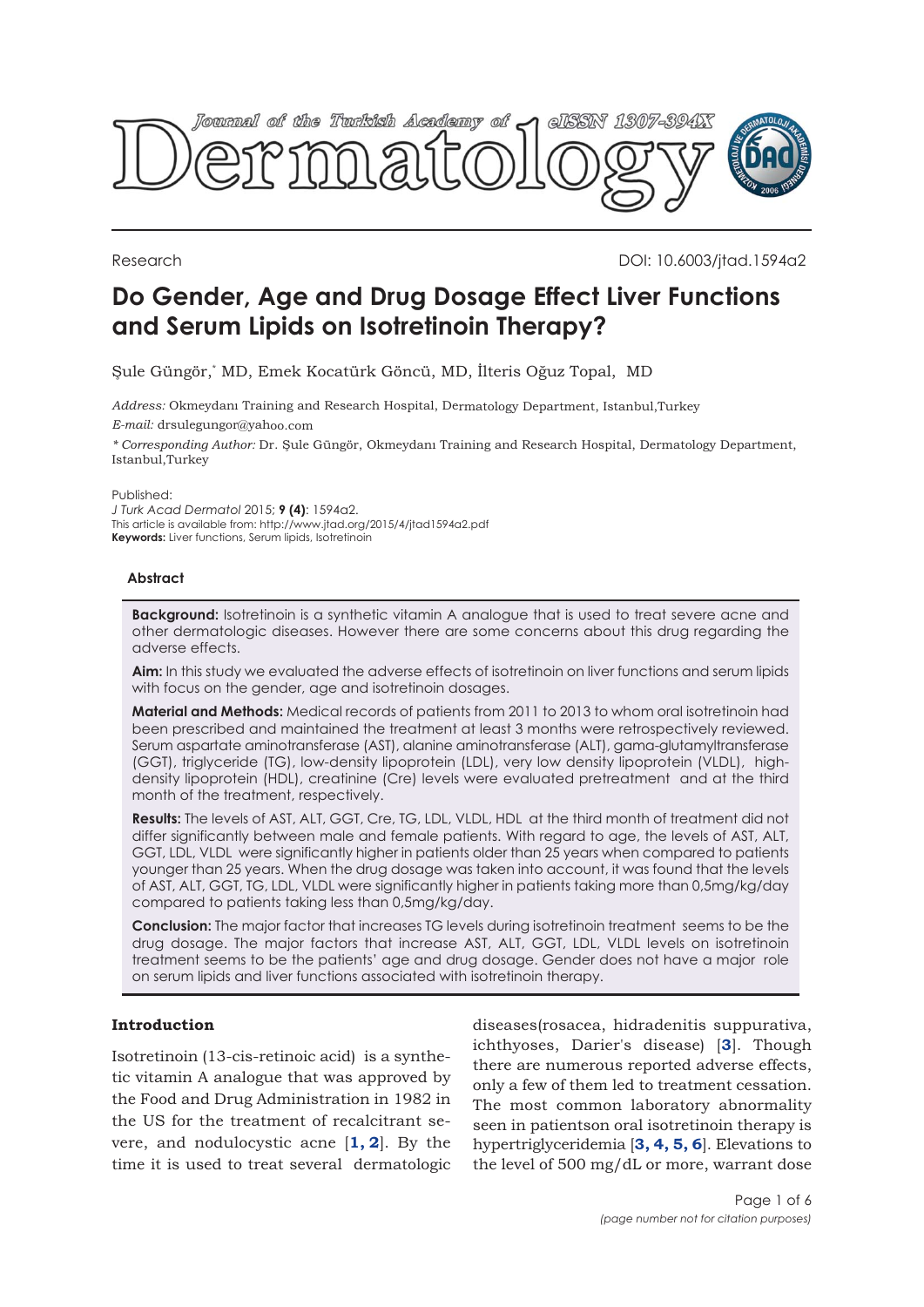<span id="page-1-0"></span>*J Turk Acad Dermato*l 2015; **9 (4)**: 1594a2. http://www.jtad.org/2015/4/jtad1594a2.pdf

|             |                    | <b>Mean</b> SD  |     | Med (min-max) | $\mathbf{P}$ |
|-------------|--------------------|-----------------|-----|---------------|--------------|
| AST         | Pretreatment level | $18,9{\pm}6,3$  | 18  | $8 - 40$      |              |
| (U/L)       | 3rd month level    | $24,3 \pm 14,3$ | 20  | $9 - 78$      | 0,000        |
| ALT         | Pretreatment level | $17,1\pm8,7$    | 14  | $6 - 46$      |              |
| (U/L)       | 3rd month level    | $22,2 \pm 16,2$ | 15  | $6 - 80$      | 0,001        |
| GGT         | Pretreatment level | $15,7\pm 6,0$   | 15  | $6 - 47$      |              |
| (U/L)       | 3rd month level    | $19,7 \pm 10,4$ | 17  | $7 - 50$      | 0,000        |
| Creatinin   | Pretreatment level | $0,82\pm0,11$   | 0,8 | $0, 5 - 1, 2$ |              |
| (mg/dL)     | 3rd month level    | $0,83\pm0,11$   | 0,8 | $0, 5 - 1, 1$ | 0,191        |
| TG          | Pretreatment level | $72,5 \pm 26,1$ | 67  | 29-165        |              |
| (mg/dL)     | 3rd month level    | 98,3±45,2       | 81  | 34-240        | 0,000        |
| LDL         | Pretreatment level | 85,9±20,8       | 86  | 45-153        |              |
| (mg/dL)     | 3rd month level    | $102,0\pm 33,6$ | 100 | 48-190        | 0,000        |
| <b>VLDL</b> | Pretreatment level | 19,8±8,4        | 17  | $10 - 50$     |              |
| (mg/dL)     | 3rd month level    | $24,5 \pm 13,2$ | 20  | 12-70         | 0,000        |
| <b>HDL</b>  | Pretreatment level | $49,7 \pm 11,1$ | 50  | 29-90         |              |
| (mg/dL)     | 3rd month level    | $46,9 \pm 11,2$ | 49  | 13-93         | 0,000        |

**Table 1.** Alterations of AST, ALT, GGT, Creatinin, TG, LDL, VLDL, HDL Levels On Isotretinoin at The Third Month of The Treatment

reduction/cessation of therapy, and patientswho reach 800 mg/dL are at risk of developing pancreatitis. Liver function test abnormalities, most commonly involving the transaminases, occur in 11% of patients during isotretinoin therapy [**[3](#page-5-0)**]. Elevations in transaminases greater than three times the upper-normal range warrant cessation of therapy [**[1, 2, 3](#page-4-0)**].

In the presented study we evaluated the adverse effect of isotretinoin on liver functions and serum lipids with focus on the gender, age and isotretinoin dosages.

#### **Materials and Methods**

Data from the medical records of patients from 2011 to 2013 to whom oral isotretinoin had been prescribed and maintained the treatment for at least 3 months were retrospectively reviewed. Pretreatment and third month of the treatment serum aspartate aminotransferase (AST), alanine aminotransferase (ALT), gama-glutamyltransferase (GGT), triglyceride (TG), low-density lipoprotein (LDL), very low density lipoprotein (VLDL), high-density lipoprotein (HDL), creatinine (Cre) measurements were evaluated.

Statistical analysis was performed using the SPSS software program, version 21. Wilcoxon test and Mann-Whitney U test was used. To establish cor-

relations between variables, Kolmogorov-simirnov test was calculated. Results with p<0.005 were considered statistically significant.

## **Results**

Totally 121 patients were prescribed isotretinoin; 2 patients with hidradenitis suppurativa, one patient with Darier disease and 118 patients with acne. 100 patients maintained on isotretinoin therapy at least for 3 months. One patient stopped the treatment because of high TG level (300mg/dl) at the first month, this patient's baseline TG level was 180mg/dl. Two patients were diagnosed as anal fissure at the sixth and eight weeks of the treatment and interrupted the isotretinoin treatment. One patient stopped the treatment because of severe muscle ache, and one patient for severe headache. Five patients did not want to maintain the treatment after investigation of the drug from internet and refused to use isotretinoin because of bad reputation. Ten patients did not come for follow up in our hospital. Of these 100 patients who maintained the treatment at least 3 months; 48 were female, 52 were men. Age ranged between 15 to 47 years, with a mean of  $22,5\pm6,3$ . Isotretinoin dosage was 0,2 to 0,7 mg/kg/day, with a mean of 0,47±0,14 mg/kg/day. Forty-two patients used less than 0.5mg/kg/day isotretinoin, 58 patients used 0.5 mg/kg/day and higher dosages of isotretinoin. The levels of AST, ALT, GGT, TG, LDL, VLDL at the third month were significantly increased compared to pretreatment levels (**Table 1**).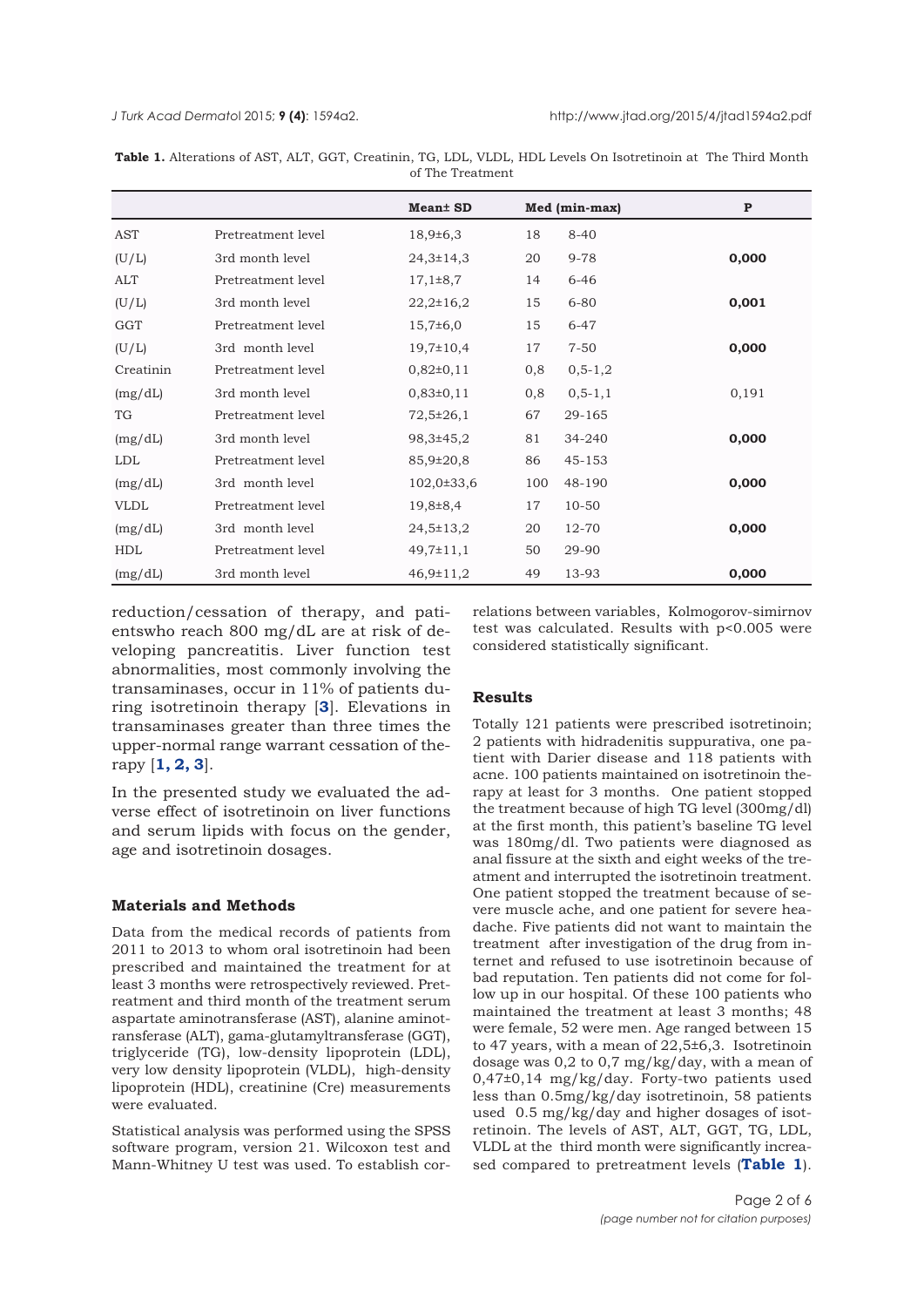|               |                                                               | Female          | <b>Male</b>      | P (difference between gender) |
|---------------|---------------------------------------------------------------|-----------------|------------------|-------------------------------|
| AST $(U/L)$   | Pretreatment level                                            | $17,9{\pm}5,4$  | $19,9{\pm}6,9$   |                               |
|               | 3rd month level                                               | $20,9 \pm 10,7$ | 27,5±16,4        |                               |
|               | 3rd month difference p                                        | 0,021           | 0,000            | 0,128                         |
| $ALT$ (U/L)   | Pretreatment level                                            | $16,1\pm8,2$    | $18,0{\pm}9,0$   |                               |
|               | 3rd month level                                               | $19,4 \pm 12,7$ | 24,7±18,7        |                               |
|               | 3rd month difference p                                        | 0,000           | 0,007            | 0,584                         |
| $GGT$ (U/L)   | Pretreatment level                                            | $15,5 \pm 6,5$  | $15,8+5,5$       |                               |
|               | 3rd month level                                               | $18,3{\pm}8,5$  | $21,1 \pm 11,8$  |                               |
|               | 3rd month difference p                                        | 0,005           | 0,000            | 0,711                         |
| CRE (mg/dL)   | Pretreatment level                                            | $0,79\pm0,09$   | 0,85±0,12        |                               |
|               | 3rd month level                                               | $0,80\pm0,07$   | 0,86±0,13        |                               |
|               | 3rd month difference p                                        | 0.050           | 0.805            | 0,117                         |
| TG (mg/dL)    | Pretreatment level                                            | 75,4±30,1       | 69,8±21,7        |                               |
|               | 3rd month level                                               | 95,6±43,4       | 100,8±47,0       |                               |
|               | 3rd month difference p                                        | 0,000           | 0,000            | 0,176                         |
| LDL (mg/dL)   | Pretreatment level                                            | $83,2{\pm}21,8$ | 88,3±19,8        |                               |
|               | 3rd month level                                               | 98,1±32,8       | $105,6 \pm 34,1$ |                               |
|               | 3rd month difference p                                        | 0,000           | 0,000            | 0,609                         |
| VLDL (mg/dL)  | Pretreatment level                                            | $19,6{\pm}7,7$  | $20,0{\pm}9,0$   |                               |
|               | 3rd month level                                               | $23,3+9,9$      | $25,6 \pm 15,7$  |                               |
|               | 3rd month difference p                                        | 0,000           | 0,000            | 0,950                         |
| $HDL$ (mg/dL) | Pretreatment level                                            | $53,3 \pm 12,6$ | $46,4\pm8,4$     |                               |
|               | 3rd month level                                               | 49,9±11,7       | $44,1 \pm 10,0$  |                               |
|               | 3rd month difference p<br>Mann-Whitney u test / Wilcoxon test | 0,003           | 0,007            | 0,543                         |

**Table 2.** Alterations of AST, ALT, GGT, Creatinin, TG, LDL, VLDL, HDL Levels On Isotretinoin Treatment Based On The Gender

HDL levels were significantly decreased compared to pretreatment levels (**[Table 1](#page-1-0)**). Creatinin levels were not significantly different compared to baseline levels (**Table1**). The levels of AST, ALT, GGT, Cre, TG, LDL, VLDL, HDL at the third month of treatment did not differ significantly between male and female patients (**Table 2**). With regard to age, the levels of AST, ALT, GGT, LDL, VLDL were significantly higher in patients older than 25 years when compared to patients younger than 25 years (**[Table 3](#page-3-0)**). When the drug dosage was taken into account, it was found that the levels of AST, ALT, GGT, TG, LDL, VLDL were significantly higher in patients taking more than 0,5mg/kg/day compared to patients taking less than 0,5mg/kg/day (**[Table 4](#page-4-0)**).

## **Discussion**

As shown by previous studies [**[7, 8, 9, 10,](#page-5-0) [11](#page-5-0)**], current study also revealed that oral isotretinoin therapy alters liver functions and serum lipids, but kidney functions do not alter. In this study only one patient had to interrupt the treatment because of abnormal lipid or liver function tests. That patient also had abnormal pretreatment TG level and familial hypercholesterolemia history. In our study, although the lipid and liver test levels increased significantly at the third month, none of the abnormal levels were more than two fold of the pretreatment levels. This result may be due to patients consciousness about this drug, that most patients restrict their diet, alcohol consumption and unnecessary drugs as we advised. These results show that by restricting the diet and making life style changes we can minimize the adverse effects on serum lipids and liver functions.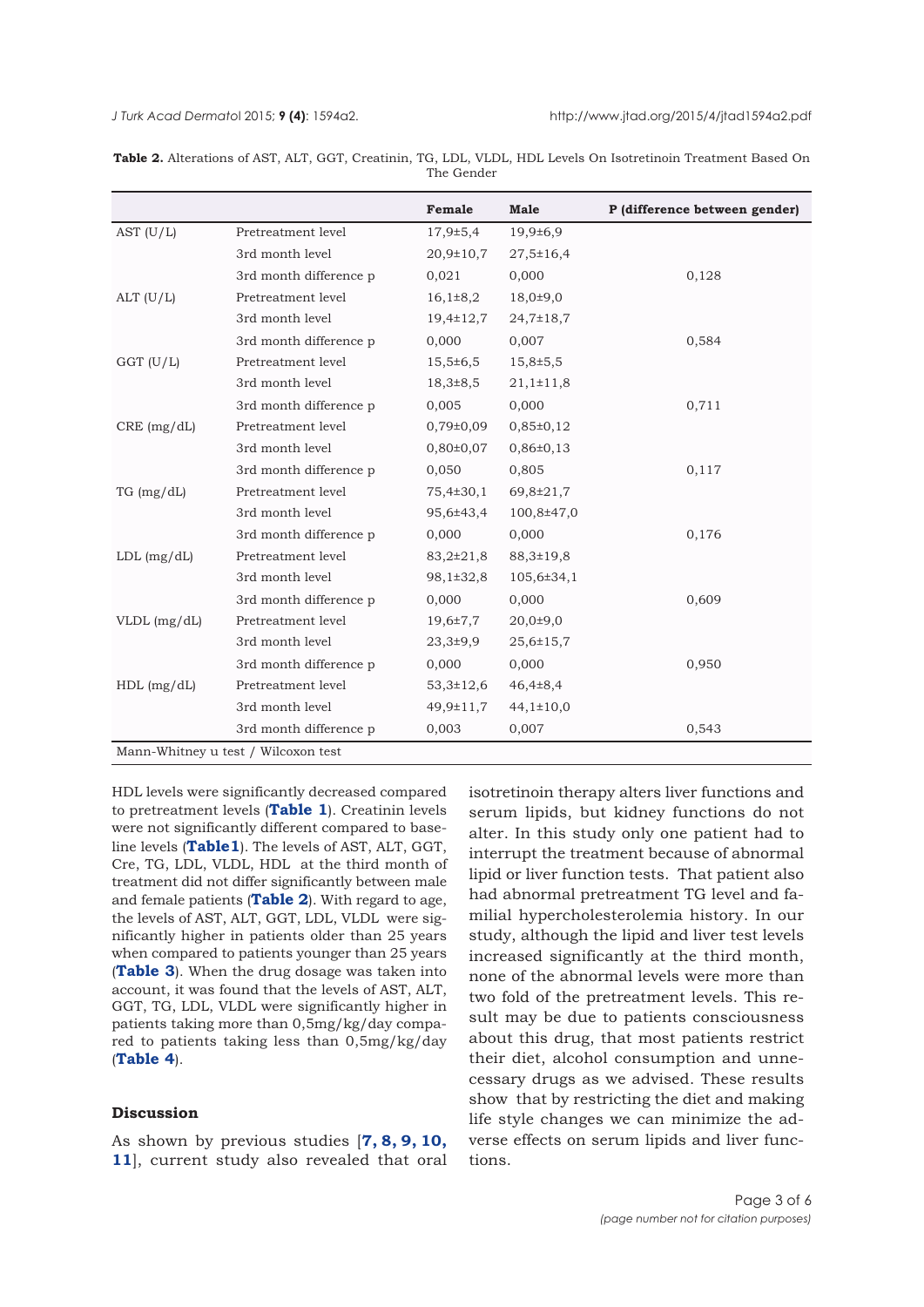<span id="page-3-0"></span>

|                                     |                        | Age < 25        | Age <sub>25</sub> | P (difference between age) |
|-------------------------------------|------------------------|-----------------|-------------------|----------------------------|
| AST $(U/L)$                         | Pretreatment level     | $18,5 \pm 5,9$  | $20,1{\pm}7,1$    |                            |
|                                     | 3rd month level        | $21,5 \pm 10,2$ | $32,5 \pm 20,2$   |                            |
|                                     | 3rd month difference p | 0,002           | 0,001             | 0,004                      |
| $ALT$ (U/L)                         | Pretreatment level     | $15,8{\pm}7,5$  | $20,7 \pm 10,7$   |                            |
|                                     | 3rd month level        | 18,6±12         | 32,4±21,9         |                            |
|                                     | 3rd month difference p | 0,071           | 0,003             | 0,006                      |
| $GGT$ (U/L)                         | Pretreatment level     | $15,5 \pm 5,9$  | $16,1\pm 6,2$     |                            |
|                                     | 3rd month level        | $18,3{\pm}9,5$  | 23,8±11,8         |                            |
|                                     | 3rd month difference p | 0,001           | 0,001             | 0,060                      |
| CRE (mg/dL)                         | Pretreatment level     | 0,83±0,11       | $0,81\pm0,10$     |                            |
|                                     | 3rd month level        | $0,83\pm0,11$   | $0,82\pm0,10$     |                            |
|                                     | 3rd month difference p | 0,437           | 0,200             | 0,513                      |
| TG (mg/dL)                          | Pretreatment level     | $72,1\pm 25,7$  | 73,5±27,6         |                            |
|                                     | 3rd month level        | 94,0±43,1       | 110,7±49,4        |                            |
|                                     | 3rd month difference p | 0,000           | 0,000             | 0,054                      |
| $LDL$ (mg/dL)                       | Pretreatment level     | 82,5±20,3       | 95,4±19,6         |                            |
|                                     | 3rd month level        | 95,5±30,3       | $120,5 \pm 36,2$  |                            |
|                                     | 3rd month difference p | 0,000           | 0,000             | 0,025                      |
| VLDL (mg/dL)                        | Pretreatment level     | $18,6{\pm}7,0$  | $23,2 \pm 11,0$   |                            |
|                                     | 3rd month level        | $22,2{\pm}10,5$ | $31,1 \pm 17,5$   |                            |
|                                     | 3rd month difference p | 0,000           | 0,000             | 0,002                      |
| $HDL$ (mg/dL)                       | Pretreatment level     | 49,1±10,9       | $51,3 \pm 11,7$   |                            |
|                                     | 3rd month level        | $46,5 \pm 11,2$ | $48,0 \pm 11,4$   |                            |
|                                     | 3rd month difference p | 0,000           | 0,054             | 0,850                      |
| Mann-Whitney u test / Wilcoxon test |                        |                 |                   |                            |

**Table 3.** Alterations of AST, ALT, GGT, Creatinin, TG, LDL, VLDL, HDL Levels On Isotretinoin Treatment Based On The Age

Our results show that the alterations on the lipids and liver tests depend on the drug dosage and the age of patient but not gender.

There is no significant difference with regard to AST, ALT, GGT levels between pretreatment and posttreatment levels in patients on isotretinoin less than 0.5mg/kg/day; while there is a significant difference with regard to TG, LDL,VLDL levels between pretreatment and posttreatment levels in patients taking isotretinoin less than 0,5mg/kg/day. On the other hand, the difference rates of TG, LDL, VLDL levels in patients using isotretinoin less than 0,5mg/kg/day were lower than the difference rates TG, LDL, VLDL levels in patients using isotretinoin more than 0,5mg/kg/day. It shows that lipid levels can also alter on low isotretinoin dosage, but not so severe as high isotretinoin dosages. So we should also ad-

vise diet restriction to the patients taking low isotretinoin dosages.

When we evaluate the patients younger than 25 years; the differences were significant between pretreatment and posttreatment AST, ALT, GGT, TG, LDL, VLDL, HDL levels. Similarly when we evaluate patients 25 years and older; the differences were significant between pretreatment and posttreatment AST, ALT,GGT, TG, LDL, VLDL, HDL levels. But the difference rate in older group was significantly higher than the difference rate of younger group but not TG and HDL levels; suggesting that TG and HDL levels alterations do not depend on the age and we should follow the young patients closely as well as older patients and advise to restrict the diet.

We interpret our results as following;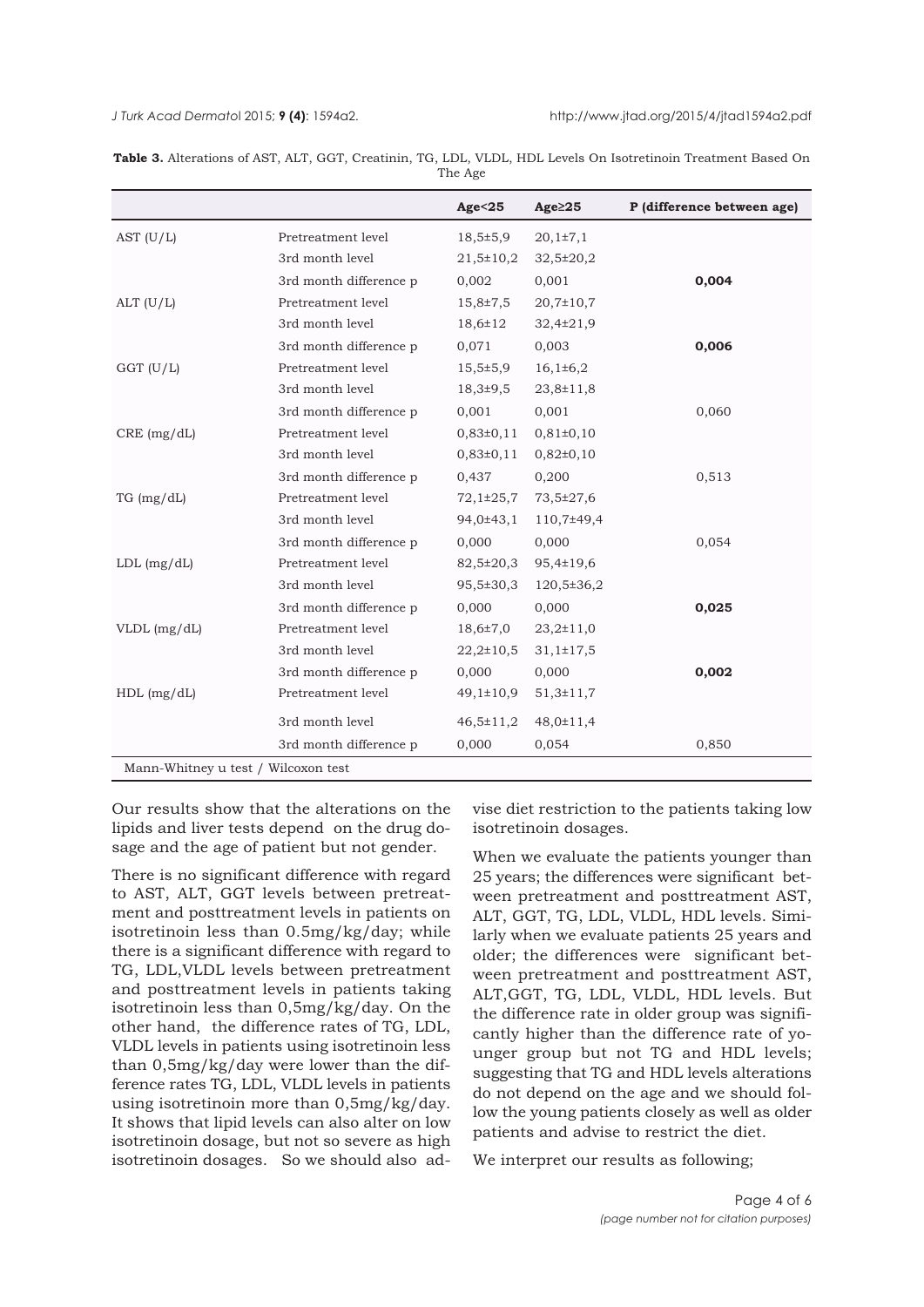<span id="page-4-0"></span>

|                 | <b>Table 4.</b> Alterations of AST, ALT, GGT, creatinin, TG, LDL, VLDL, HDL Levels On Isotretinoin Treatment Based On |  |  |  |  |  |  |
|-----------------|-----------------------------------------------------------------------------------------------------------------------|--|--|--|--|--|--|
| The Drug Dosage |                                                                                                                       |  |  |  |  |  |  |

|                |                                     | Dosage<0,5<br>(mg/kg/day) | $Dosage \ge 0,5$<br>(mg/kg/day) | P (difference between gender) |
|----------------|-------------------------------------|---------------------------|---------------------------------|-------------------------------|
| AST $(U/L)$    | Pretreatment level                  | $18,0{\pm}5,5$            | 19,6±6,8                        |                               |
|                | 3rd month level                     | $18,1\pm 6,6$             | $28,9 \pm 16,5$                 |                               |
|                | 3rd month difference p              | 0,856                     | 0,000                           | 0,000                         |
| $ALT$ (U/L)    | Pretreatment level                  | $17,3{\pm}8,9$            | $16,9{\pm}8,6$                  |                               |
|                | 3rd month level                     | $17,5+9,6$                | $25,5 \pm 19,1$                 |                               |
|                | 3rd month difference p              | 0.803                     | 0,000                           | 0,000                         |
| $GGT$ (U/L)    | Pretreatment level                  | 15,8±4,9                  | $15,6 \pm 6,7$                  |                               |
|                | 3rd month level                     | $16,0{\pm}6,0$            | $22,5 \pm 11,9$                 |                               |
|                | 3rd month difference p              | 0,645                     | 0,000                           | 0,000                         |
| CRE (mg/dL)    | Pretreatment level                  | $0,81\pm0,10$             | $0,83\pm0,12$                   |                               |
|                | 3rd month level                     | 0,81±0,10                 | $0,85 \pm 0,11$                 |                               |
|                | 3rd month difference p              | 0,880                     | 0,065                           | 0,206                         |
| TG (mg/dL)     | Pretreatment level                  | 73,8±22,8                 | 71,5±28,4                       |                               |
|                | 3rd month level                     | 84,7±32,1                 | $108,2{\pm}50,7$                |                               |
|                | 3rd month difference p              | 0,000                     | 0,000                           | 0,000                         |
| $LDL$ (mg/dL)  | Pretreatment level                  | $82,2{\pm}21,8$           | 88,5±19,9                       |                               |
|                | 3rd month level                     | 91,3±32,9                 | $109,7 \pm 32,1$                |                               |
|                | 3rd month difference p              | 0,000                     | 0,000                           | 0,000                         |
| $VLDL$ (mg/dL) | Pretreatment level                  | 19,8±8,9                  | 19,8±8,0                        |                               |
|                | 3rd month level                     | $21,7 \pm 11,0$           | $26,5 \pm 14,3$                 |                               |
|                | 3rd month difference p              | 0,003                     | 0,000                           | 0,000                         |
| $HDL$ (mg/dL)  | Pretreatment level                  | $49,7 \pm 12,6$           | 49,7±10,0                       |                               |
|                | 3rd month level                     | $47,6 \pm 13,1$           | $46,4+9,6$                      |                               |
|                | 3rd month difference p              | 0,030                     | 0,001                           | 0,315                         |
|                | Mann-Whitney u test / Wilcoxon test |                           |                                 |                               |

1) The major factor that increases TG levels on isotretinoin treatment seems to be the drug dosage. Age and gender do not effect TG levels significantly. We should monitore TG levels in teenage patients as closely as adults if the drug dosage is over 0.5mg/kg/day.

2) The major factors that increase AST, ALT, GGT, LDL, VLDL levels on isotretinoin treatment seems to be the patients' age and drug dosage. Gender does not effect AST, ALT, GGT, LDL, VLDL levels significantly. We should monitore AST, ALT, GGT, VLDL, LDL levels more closely in adult patients taking isotretinoin 0.5mg/kg/day.

3) Although the liver functions and serum lipids alter on isotretinoin therapy, these alterations are not so severe to interrupt the treatment in the case of patients who has normal pretreatment levels.

However previous studies [**[12, 13](#page-5-0)**] had shown that low-dose isotretinoin dosage regimens

have less side effects on serum lipids and liver functions, but we could not reach a study evaluating gender, age and drug dosage in the same study. *Schmitt* et al [**[14](#page-5-0)**] reviewed 90 patients who used isotretinoin and revealed that female patients lipid levels increase more than male patients. But we found no effect of gender on serum lipids and transaminases on isotreatment therapy. Future studies will help to clear this confliction.

In conclusion isotretinoin alters serum lipids and liver functions, but in the case of normal baseline levels and restriction of diet and alcohol consumption the change is not life-therating. Drug dosage and patients' age effect the alteration but gender does not.

## **References**

1. Prevost N, English J. Isotretinoin: Update on Controversial Issues. J Pediatr Adolesc Gynecol 2013: 26; 290-293. PMID: 24147278